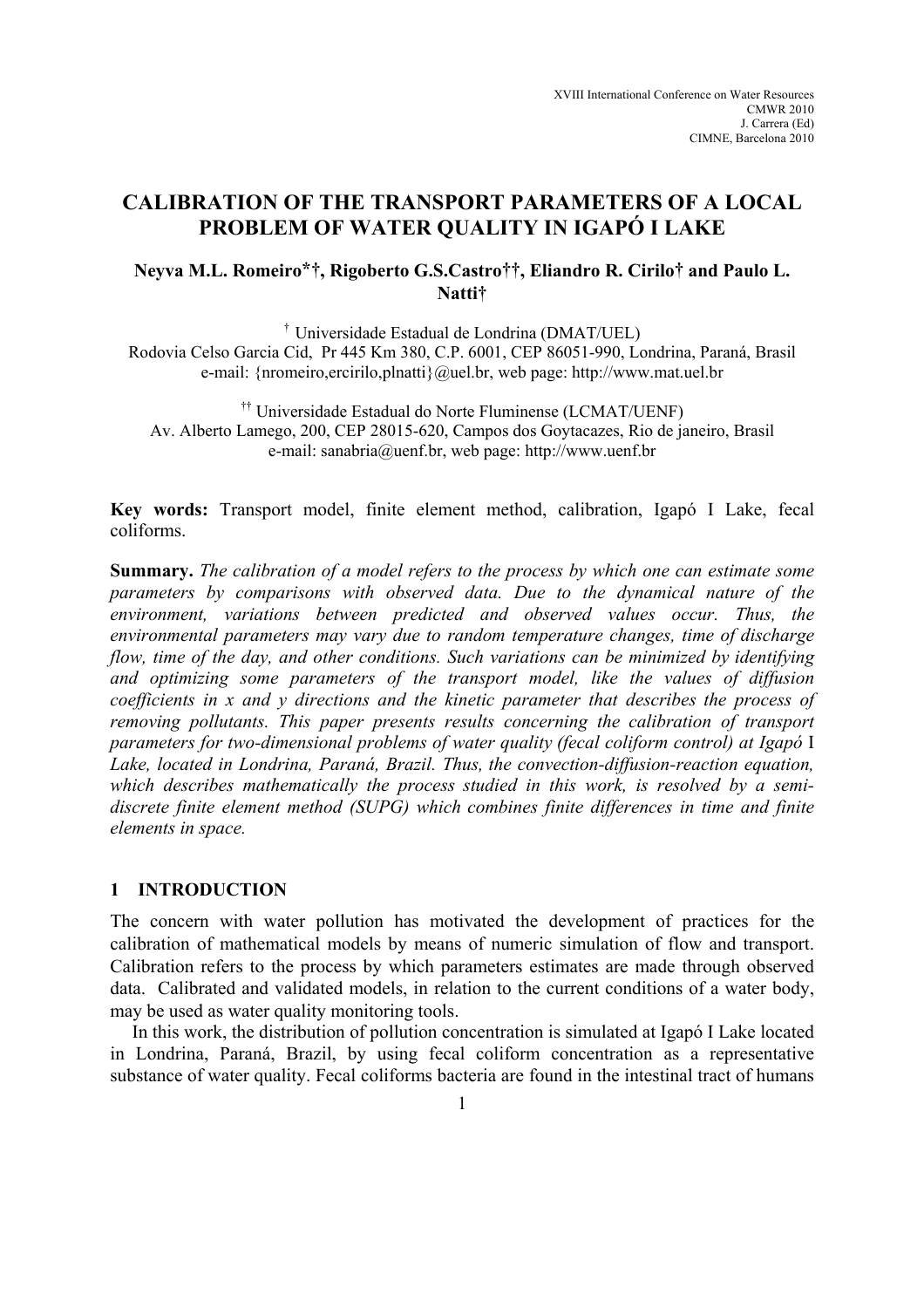and other hot-blooded animals. Although fecal coliform bacteria are not necessarily dangerous to men, their high concentrations in water bodies indicate hazards for the human health<sup>1</sup>. Thus, the monitoring of such concentrations consists of a method to identify contamination magnitude, and a very well calibrated mathematical model may be used to describe such pollution.

For the calibration of the transport model proposed in this study, three values for the longitudinal diffusion coefficient, direction  $x$ , and five values for the transversal diffusion coefficient, direction  $v$ , are used, considering as fixed the kinetic parameter that describes the pollutant removal process.

The convection-diffusion-reaction equation, which models the fecal coliform concentrations at Igapó I Lake, is resolved by a semi-discrete finite elements method (SUPG), which combines finite differences in time and finite elements in space<sup>2</sup>.

#### **2 NUMERICAL MODEL**

#### **2.1 Governing equation**

The 2D model for the convection-diffusion-reaction equation for a pollutant, with spatial variable  $\mathbf{x} = (x, y)$ , can be written as

$$
\frac{\partial C}{\partial t} + \mathbf{q} \cdot \nabla C - \nabla \cdot (\mathbf{D} \cdot \nabla C) + KC = 0, \quad \mathbf{x} \in \Omega, \quad t \in [0, T]
$$
 (1)

where *C* is the concentration; *t* is the temporal variable;  $\mathbf{q} = (u, v)$  describes fluid velocity vector in *x* and *y* directions, respectively;  $\mathbf{D} = \begin{bmatrix} 1 & 1 \\ 0 & D \end{bmatrix}$  $\rfloor$  $\begin{vmatrix} D_x & 0 \\ 0 & D \end{vmatrix}$ L  $=$ *y x D D* 0 0  $\mathbf{D} = \begin{pmatrix} x \\ 0 & D \end{pmatrix}$  is the diffusion matrix, where  $D_x$  is the longitudinal diffusion coefficient and  $D<sub>y</sub>$  is the transversal diffusion coefficient, *K* is the linear kinetic parameter that describes the pollutant removal process;  $\Omega$  is a bounded problem domain in the 2D space, and *T* is a time defined in the problem. The initial condition of this model will be considered zero and in the boundary described by

$$
C_B = C_B(t), \quad t > 0. \tag{2}
$$

To resolve the model  $(1)-(2)$ , a semi-discrete finite elements method  $(SUPG)$  is used, which combines finite differences in time and finite elements in space.

#### **2.2 Finite element formulation**

The methodology named semi-discrete finite elements is characterized by the combination of distinct approximations for the spatial and temporal variables of equation (1), where the temporal derivative is approximated by an implicit scheme of finite differences and the spatial solution is obtained by using the stabilized finite elements method, SUPG (Streamline Upwind Petrov-Galerkin). This methodology was used successfully in the search for solutions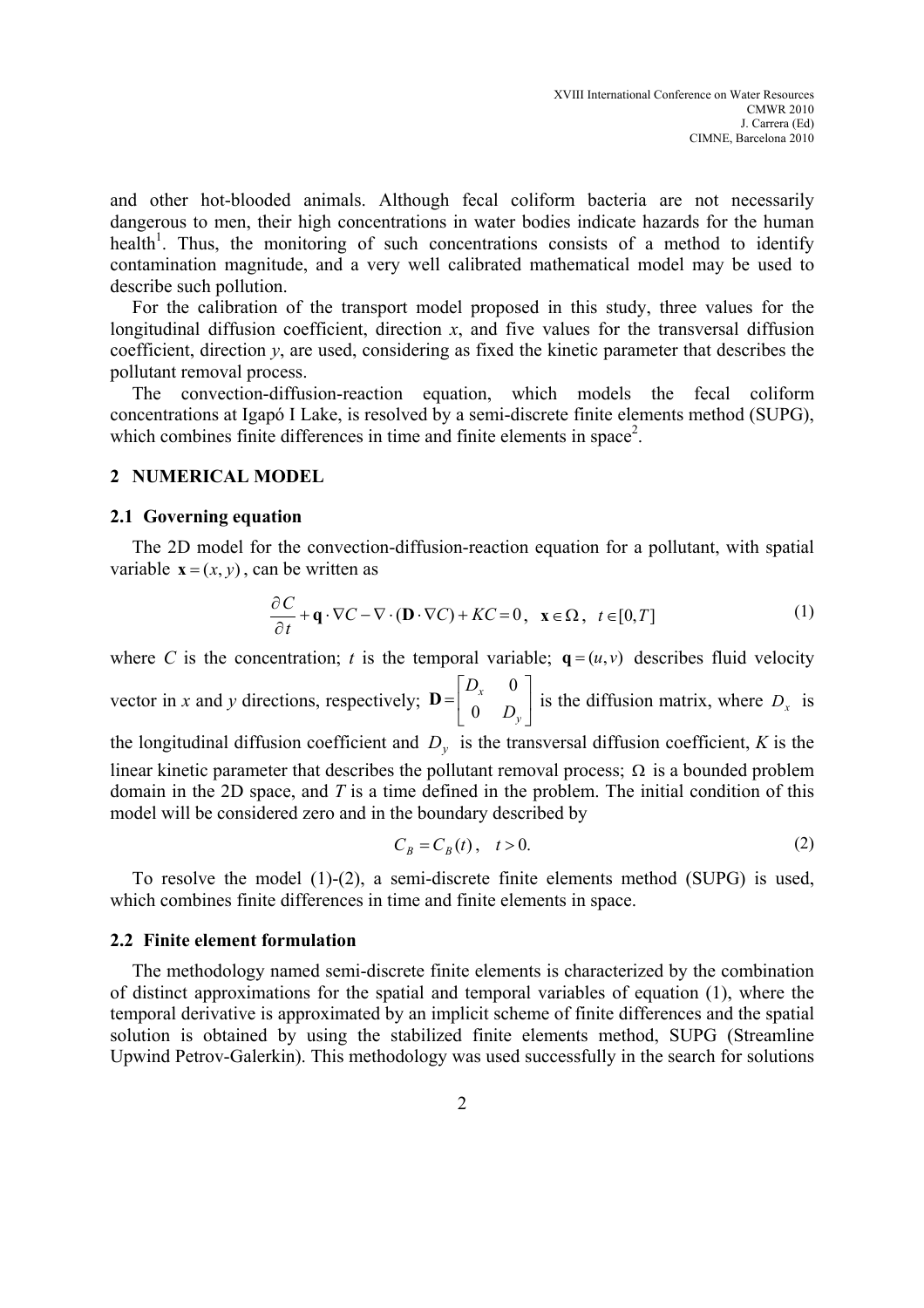for transport problems with convective character<sup>3,4</sup>, therefore justifying its use in this research as well.

Given  $\Omega$  a spatial domain with boundary Γ. Subdividing the domain in *nel* elements  $\Omega^e$ , where  $\Omega = \sum_{e=1}^{nel} \Omega^e$ ,  $\Omega^i I \Omega^j = \emptyset$  para  $i \neq j$ . The subspaces of finite elements, at time  $t = t_n$ , are given by

$$
\mathbf{U}_n^h \equiv \left\{ w^h; \ w^h \in (C^0(\Omega))^3; \ w^h \big|_{\Omega^e} \in (P^k(\Omega^e))^3; \ w^h \big|_{\Gamma} = \mathbf{0} \right\}
$$
 (3)

$$
\mathbf{U}_n^h \equiv \left\{ C^h(.,t); \ C^h \in (C^0(\Omega))^3; \ C^h \Big|_{\Omega^e} \in (P^k(\Omega^e))^3; \ C^h \Big|_{\Gamma} = C_B \right\} ,\tag{4}
$$

where  $\mathbf{U}_n^h$  is the subspace of the ponderation functions,  $\mathbf{U}_n^h$  is the subspace of the admissible functions,  $P^k$  is the set of polynomial functions of degree lower than or equal *k*,  $C^0(\Omega)$  is the set of continuous functions and  $C_B$  are the prescribed boundary conditions.

The stabilized semi-discrete formulation of the finite elements method consists of: given  $C(t_0)$ , for each time  $t_n$ ,  $n=1,2,...$ , find  $C^h \in \mathbf{U}_n^h$ , so that  $\forall w^h \in \mathbf{U}_n^h$ , the following variational problem is satisfied

$$
\int_{\Omega} R^{h} \cdot w^{h} d\Omega + \sum_{e=1}^{nel} \left[ \int_{\Omega} R^{h} \cdot \left( \tau \mathbf{q} \cdot \nabla w^{h} \right) d\Omega \right] = 0, \qquad (5)
$$

where  $R^h = \frac{\partial C^h}{\partial \theta^h} + \mathbf{q} \cdot \nabla C^h - \nabla \cdot (\mathbf{D} \cdot \nabla C^h) + KC^h$ *t*  $R^h = \frac{\partial C^h}{\partial \mathbf{C}} + \mathbf{q} \cdot \nabla C^h - \nabla \cdot (\mathbf{D} \cdot \nabla C^h) +$ ∂  $=\frac{\partial C^h}{\partial \mathbf{r}} + \mathbf{q} \cdot \nabla C^h - \nabla \cdot (\mathbf{D} \cdot \nabla C^h) + KC^h$  is the residue associated to the approximate solution  $C<sup>h</sup>$ . In equation (5), the first integral corresponds to Galerkin's formulation and the second integral is the term SUPG (Streamline Upwind Petrov-Galerkin). The stabilization term is given by **q**  $\tau = \frac{1}{2} \frac{\alpha}{\|\mathbf{q}\|}^e$ , where  $\alpha = \min\left(\frac{Pe}{3}, 1\right)$ J  $\left(\frac{Pe}{2},1\right)$ l  $=\min\left(\frac{Pe}{2},1\right)$ 3  $\alpha = \min\left(\frac{Pe}{2},1\right)$  is an upwind term, *Pe* is the Peclet **q**  $h^e$ 

number of element Ω<sup>e</sup>, calculated as  $\mathbf{q}^T \mathbf{D} \mathbf{q}$ *T*  $Pe = \frac{1}{2} \frac{\|\mathbf{q}\| h^e}{\|\mathbf{q}^T \mathbf{D} \mathbf{q}|}$ , with  $h^e = \sqrt{A}$  as the characteristic size

of element  $\Omega^e$  and *A* the area of element. Considering  $C^h$ (**x**,*t*)  $\approx \sum_{i=1}^{\infty} C_i(t) w_i^h(\mathbf{x})$ 1  $\mathbf{x}, t$ )  $\approx \sum C_j(t) w_j^h(\mathbf{x})$ *nel j*  $C^h$  (**x**, *t*)  $\approx \sum_{j=1}^{n} C_j(t)$  *w*  $\approx \sum_{i} C_i(t) w_i^h(\mathbf{x})$  in equation

(5), the following system of linear ordinary differential equation is obtained  $\mathbf{M} \dot{\mathbf{C}} + \mathbf{K} \mathbf{C} = \mathbf{F}$ , where  $C = (C_1, C_2, ..., C_{nel})^T$ , M is the mass matrix, K is the rigidity matrix and F is the forces vector. The previous system is resolved by using a scheme of finite differences.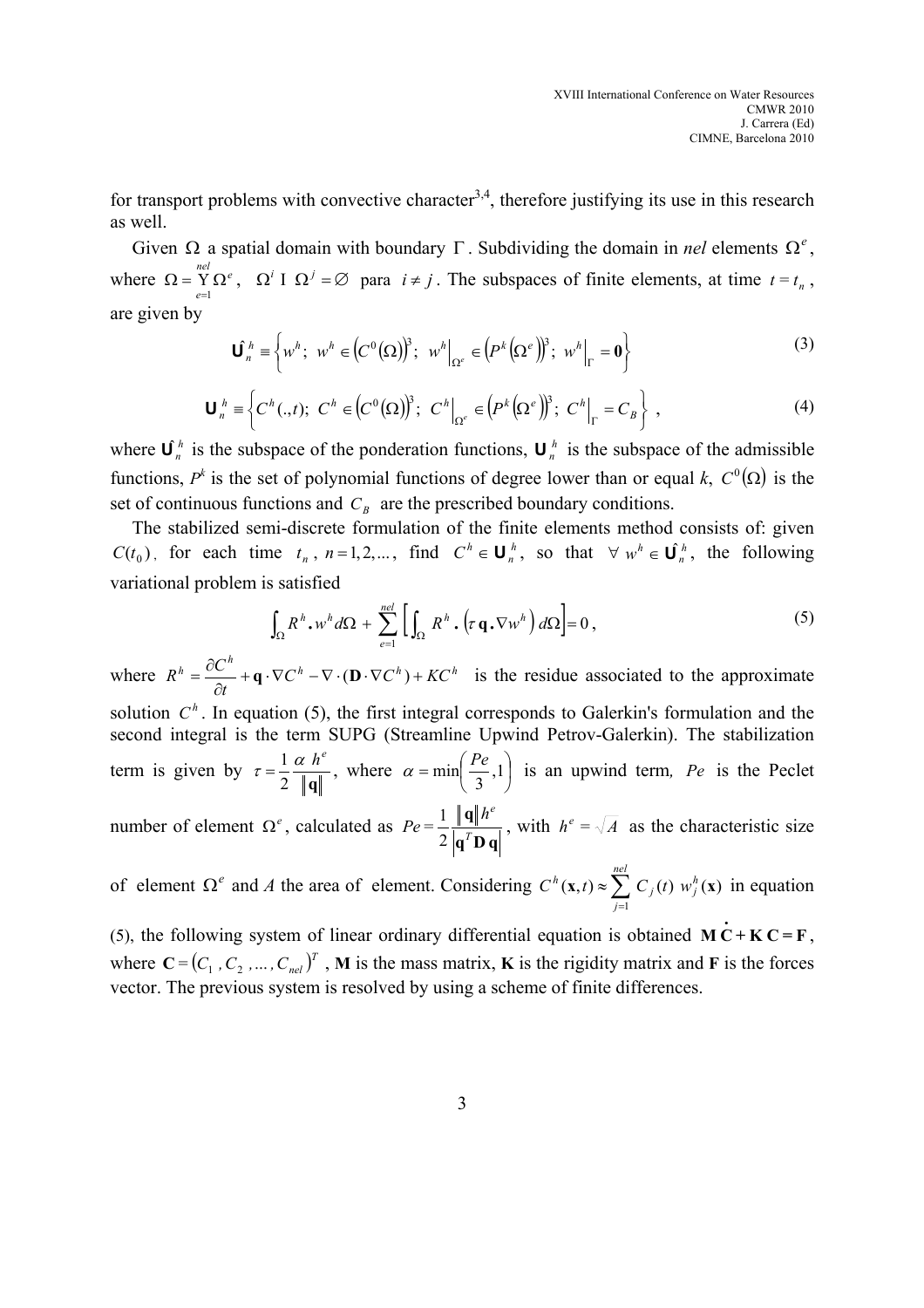# **3 ANALYSIS OF POLLUTANT TRANSPORT AT IGAPÓ I LAKE**

### **3.1 Location of Igapó I Lake**

Igapó Lake, located in Londrina, Paraná, Brazil, is situated in the microbasin of Cambé Stream, whose spring is in the town of Cambé, approximately 10 km from the city of Londrina, in the State of Paraná. After the spring, it flows to the west crossing all the southern area of Londrina, gathering many streams along its way. The Lake is subdivided into: Igapó I, II, III and IV, as shown in Figure 1. They were designed in 1957 as a solution for the Cambé Stream drainage problem.



Figure 1: (a) South America, Brazil and Paraná State, (b) City of Londrina with Igapó Lake highlighted, (c) Map of Igapó Lake, Londrina, Paraná.

Because it is located near the central area of the city of Londrina, Igapó I Lake receives the discharge of non-treated pollutants in its waters, besides the discharge of pollutants from Lakes IV, III e II, which pollute the Lake I. Thus, the present work analyses, by means of a numeric simulation, the impact of pollutant discharge in Igapó I Lake. The longitudinal length of the Lake is approximately 1.8 Km. As observed in Figure 2a, the water flows from Igapó II Lake into Igapó I Lake when crossing Higienópolis Avenue, which characterizes its entrance. In the left bank there is undergrowth, as well as an input channel. The right bank is split in private properties and contains another input channel. The exit is a physical dam and the water flow is controlled by water pipes and ramps.

The computational grid for the numerical simulation, consisting of 23.124 triangular elements and 11.886 nodes, was build after an aerophotogrametric study by using a nongeocentric reference system SAD 69 (South American Datum 1969), which produced the coordinates  $(x, y)$  of the left and right banks at Igapó I. Figure 2b presents a computational network and location of the data for the numerical simulation. In point (c), the arrows illustrate the water entrance of the lake, while in (d) has the numerical model verification point (arrow near to the dam). The banks were obtained by the parametric polynomial interpolation cubic spline method<sup>5,6</sup>. Observe that in the computational grid in Figure 2b, the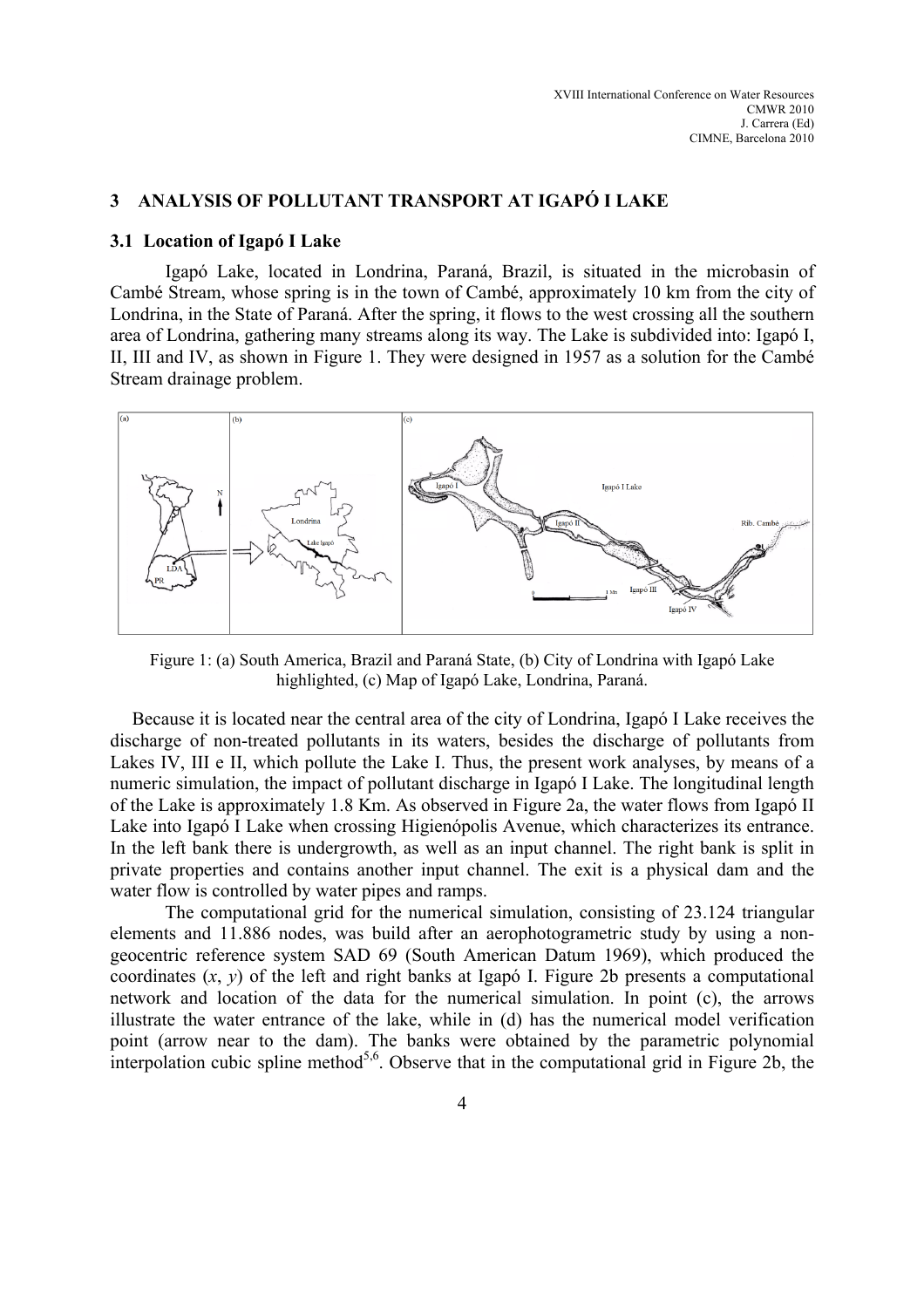input channels have been deleted.

By mathematically modelling the flow with incompressible fluid by means of the Navier-Stokes equation system and pressure equation, submitted to initial and boundary conditions, the velocity field  $\mathbf{q} = (u, v)$  in the computational grid was numerically obtained<sup>6</sup>. By inserting this velocity field as input data in the transport model (1), the concentrations of fecal coliforms are numerically obtained via semi-discrete finite elements formulation



Figure 2: (a) Physical domain of Igapó I Lake, and (b) Computational network, where (c) Lake entry, considered as boundary condition in the model, (d) Verification point of numerical simulation.

The data collected<sup>7</sup> on August 19, 2008 provided in Lake entrance, point (c) in Figures (2b), the values 11000 MPN/100ml as Most Probable Number (MPN) of fecal coliforms per one hundred milliliters of sampled water (MPN/100 ml), and 2100 MPN/100ml for its exit, point (d) in Figure (2b).

For the linear decay coefficient  $K$ , the literature<sup>8</sup> indicates daily average values of  $K$  in the range of 0.5 to  $2d^{-1}$ . The calibrated value of *K* for the August 2008 was used as  $K = 0.02083$  h<sup>-1</sup>. As for the calibration of the longitudinal  $D<sub>x</sub>$ , and transversal  $D<sub>y</sub>$  diffusion coefficients, values  $D_x = 0.1$ , 1.0, 10.0 m<sup>2</sup>/h and  $D_y = D_x \alpha_i$ , m<sup>2</sup>/h, where  $\alpha_i = 10^{i-3}$ ,  $i = 0, \ldots, 4$ , are taken, as described in Table 1.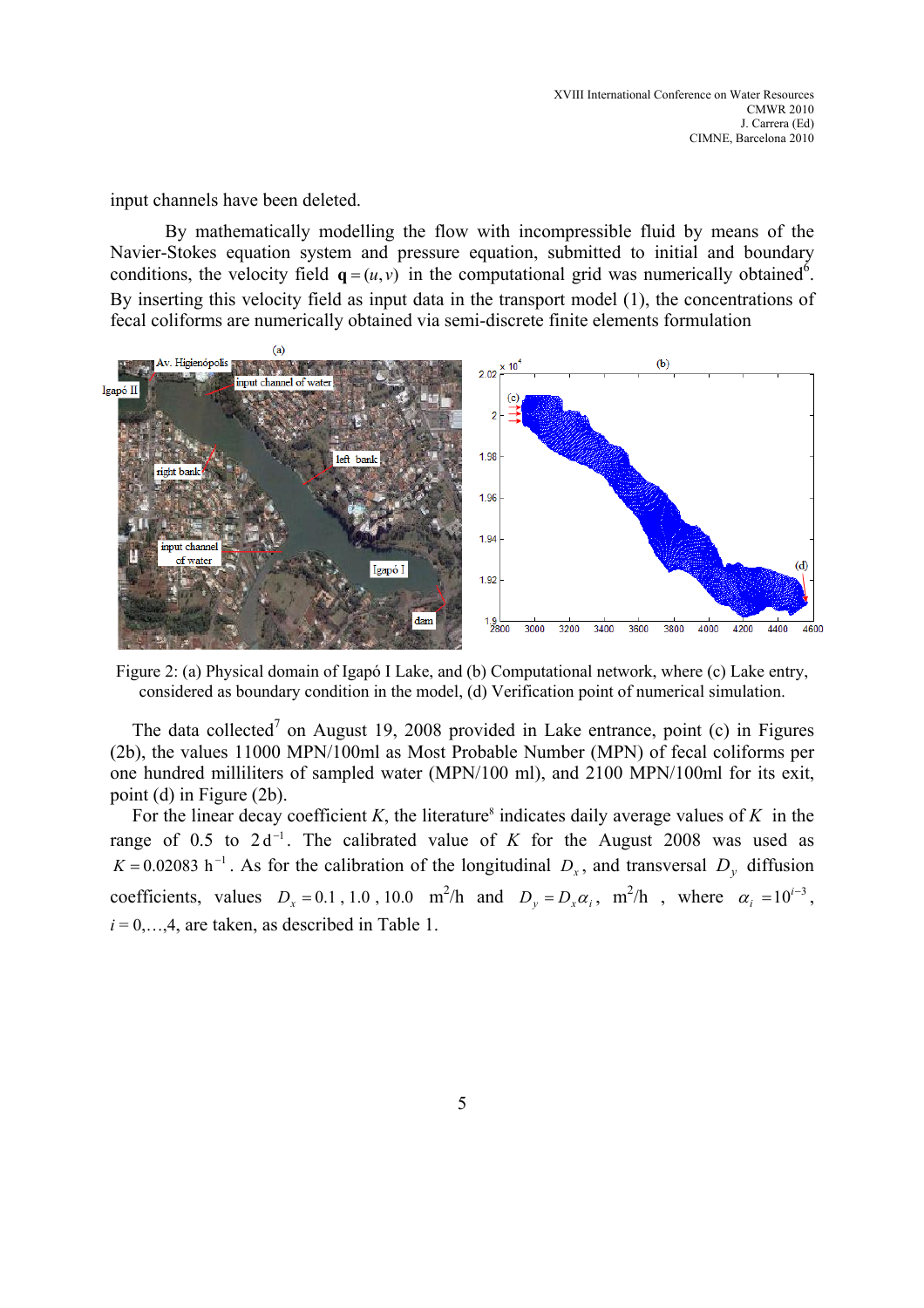| Values of $\alpha$ | $D_v = 0.1 \alpha_i$ | $D_v = 1.0\alpha_i$ | $D_v = 10.0 \alpha_i$ |
|--------------------|----------------------|---------------------|-----------------------|
| $\alpha_0 = 0.001$ | 0.0001               | 0.001               | 0.01                  |
| $\alpha_1 = 0.01$  | 0.001                | 0.01                | 0 <sup>1</sup>        |
| $\alpha_2 = 0.1$   | 0.01                 | 0.1                 | $1_{\Omega}$          |
| $\alpha_3 = 1.0$   | 0 <sub>1</sub>       | 1.0                 | 10.0                  |
| $\alpha_4 = 10.0$  | 10                   | 10.0                | 100.0                 |

Table 1: Possible longitudinal and transversal diffusion coefficients.

The results of the numerical simulations for the concentrations of fecal coliforms, during 500 time steps with ∆*t* = 0.4 h, when the steady concentration was obtained, checked in the verification point, can be observed in Table 2.

|                    | Concentrations for   |                     |                      |  |
|--------------------|----------------------|---------------------|----------------------|--|
| Values of $\alpha$ | $D_v = 0.1 \alpha_i$ | $D_v = 1.0\alpha_i$ | $D_v = 10.0\alpha_i$ |  |
| $\alpha_0 = 0.001$ | 2140.1               | 2120.8              | 2465.2               |  |
| $\alpha_1 = 0.01$  | 2129.6               | 2186.9              | 2466.6               |  |
| $\alpha_2 = 0.1$   | 2166.3               | 2214.4              | 2467.6               |  |
| $\alpha_3 = 1.0$   | 2166.7               | 2215.9              | 2545.5               |  |
| $\alpha_4 = 10.0$  | 2197.8               | 2193.1              | 3376.4               |  |

Table 2: Numerical simulations of fecal coliform concentration in the verification point at Igapó I Lake in function of longitudinal and transversal diffusion coefficients.

The values of  $D_x$  and  $D_y$  are chosen so as to ensure the best adjustment of fecal coliform concentration in the verification point (near to the dam, the left bank). In this work, the transversal diffusion coefficient value that was closer to the fecal coliform concentration value observed was at  $\alpha_1$  for  $D_x = 0.1$  m<sup>2</sup>/h and at  $\alpha_0$  for  $D_x = 1.0$  and  $D_x = 10.0$  m<sup>2</sup>/h. Such results are presented in Table 2. The colored cells indicate the best calibrated values to the diffusion coefficients. It is also observed that the variation of the results for  $D_x = 0.1$  and  $D_x = 1.0$  m<sup>2</sup>/h do not differ significantly, therefore, the Figure 3 presents the results of the simulations at Igapó I Lake for the situations  $D_x = 1.0 \text{ m}^2/\text{h}$  with  $D_y = 0.1 \text{ m}^2/\text{h}$ , and  $D_x = 10.0 \text{ m}^2/\text{h}$  with  $D_y = 0.1 \text{ m}^2/\text{h}$ .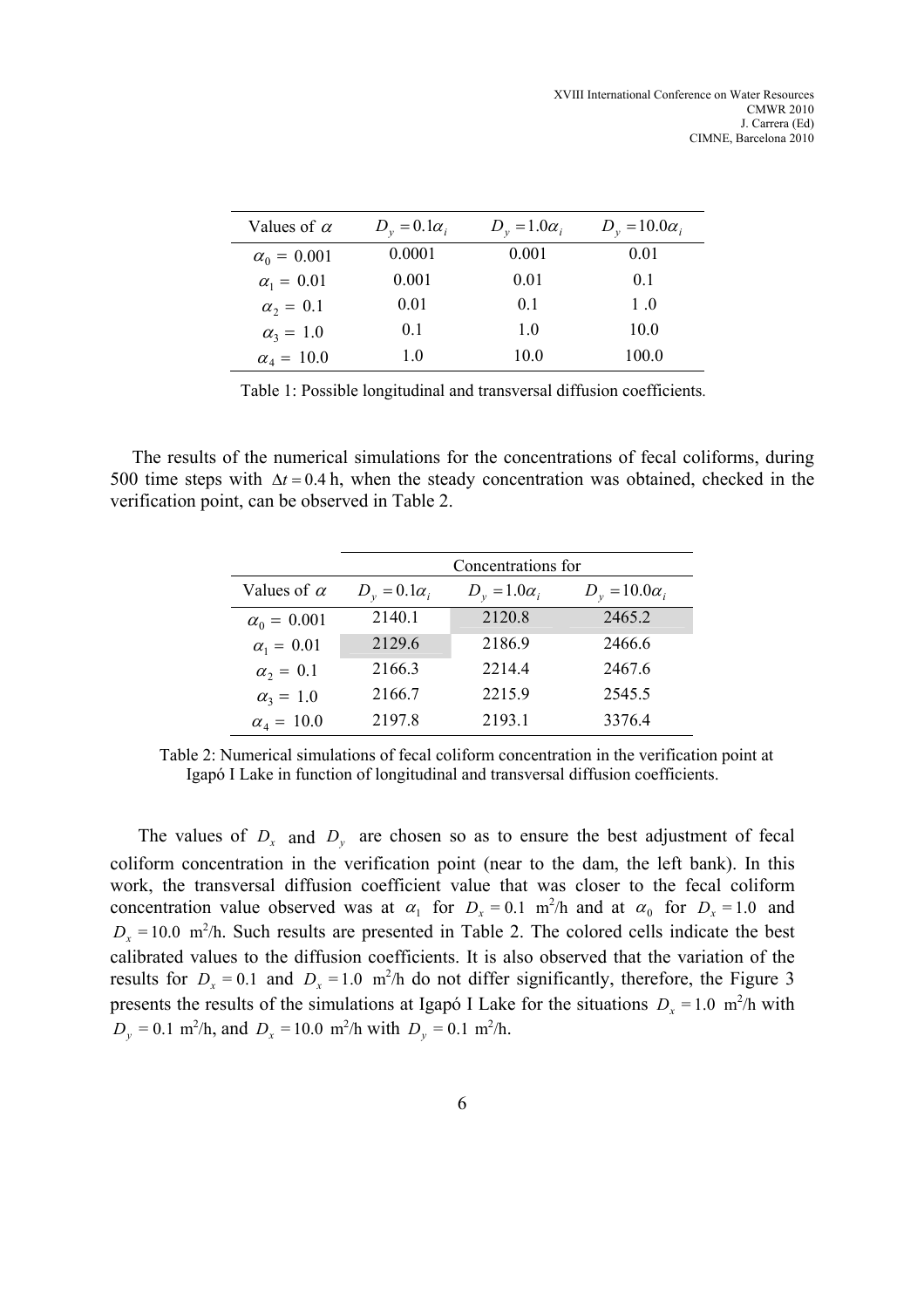

Figure 3: Results of simulations at Igapó I Lake, when: (a)  $D_x = 1.0 \text{ m}^2/\text{h}$  with  $D_y = 0.001 \text{ m}^2/\text{h}$ , and (b)  $D_x = 10.0 \text{ m}^2/\text{h}$  with  $D_y = 0.01 \text{ m}^2/\text{h}$ . The variation in fecal coliform concentrations is described by the contour lines:  $(-)$  2100 MPN/100ml,  $(-)$  5000 MPN/100ml,  $(-)$ 7500 MPN/100ml, and  $(-)$  10000 MPN/ml, respectively.

### **4 CONCLUSIONS**

A bidimentional advection-diffusion-reaction model was used to simulate the transport of pollutants at Igapó I Lake, located in Londrina, Paraná, Brazil. Fecal coliforms were chosen